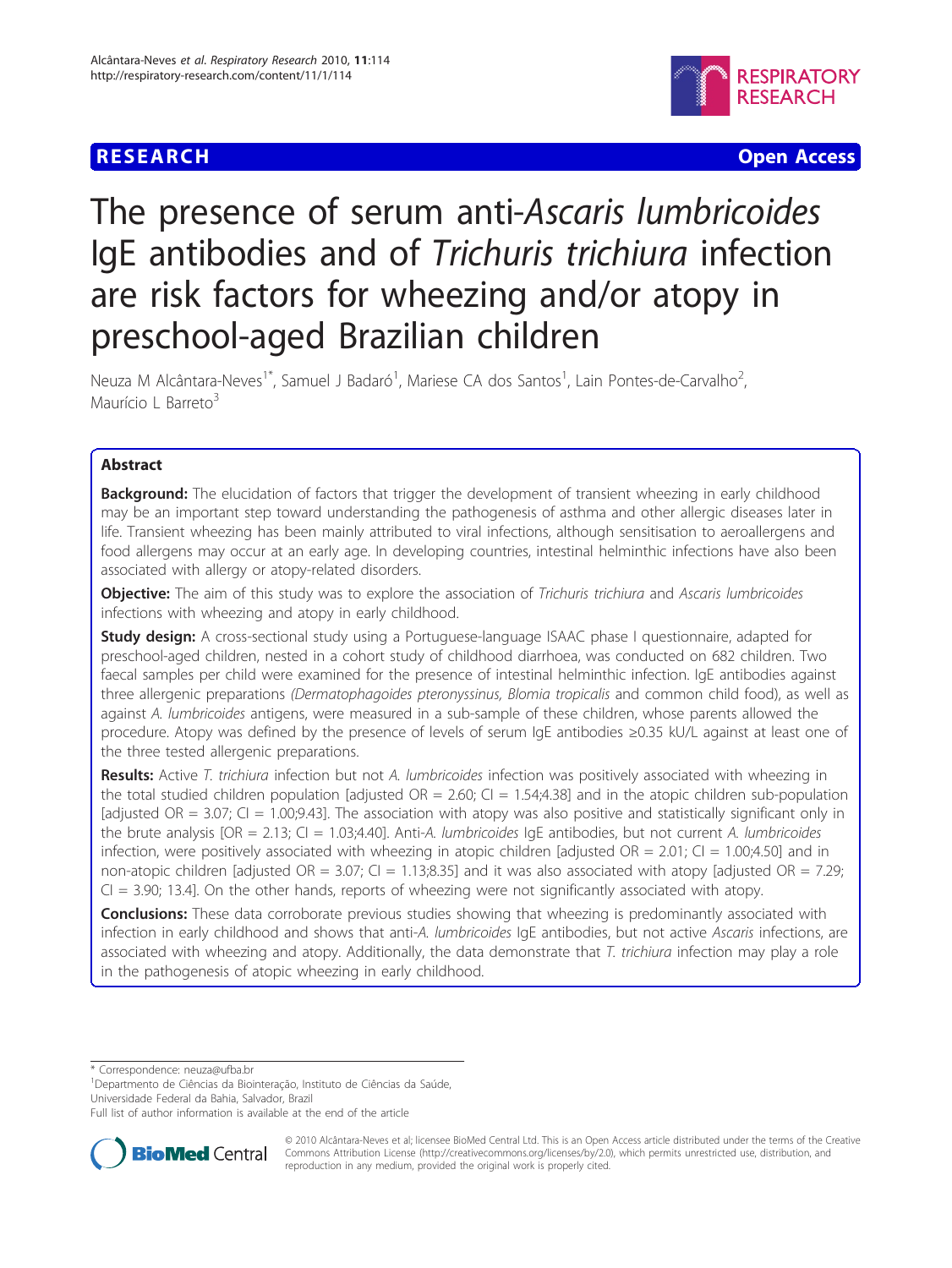## Introduction

The pathogenesis of allergy is multifactorial, depending on both the individual's genetic background and environmental factors. The prevalence and incidence of allergic diseases are increasing worldwide, particularly in the urban populations of developed countries. The International Study of Asthma and Allergies in Childhood (ISAAC), conducted in several Brazilian cities, showed that the city of Salvador, where the present work was completed, had a very high prevalence (24.0%) of wheezing among children [[1\]](#page-7-0). Among the environmental factors that may trigger allergic diseases, infections are the most studied. Surprisingly, helminthic infections, which induce the host immune system to mount T helper 2 (Th2) immune responses, as during an allergic reaction, have been negatively associated with atopy and allergic illness [\[2](#page-7-0),[3\]](#page-7-0). In spite of the evidence that helminths protect their hosts against allergy, some studies have indicated that infection by these parasites does not affect allergy or atopy [\[4](#page-7-0),[5\]](#page-7-0), while others have demonstrated a positive association of these infections with atopy as well as with asthma and rhinitis [[6,7](#page-7-0)]. Worm burden and the timing of infection seem to play a role in the relationship between parasite infection and the host immune response [[8\]](#page-7-0). Recently, our research group demonstrated that infection by Trichuris trichiura during early childhood was negatively associated with the development of aeroallergen skin test reactivity in later childhood [[9](#page-7-0)]. In the present work, we report that Ascaris lumbricoides sensitisation and *T. trichiura* infection, but not *A. lumbricoides* infection, were associated with wheezing in early childhood. In addition, A. lumbricoides sensitisation was also strongly associated with atopy.

## Materials and methods

### Study population

The study population was part of a cohort of 1283 children, born from 1998 to 2000, and recruited between 2000-2001, living in 24 small geographical areas (also called sentinel areas) in Salvador, a major city in the northeast of Brazil. These children were originally selected for a study to evaluate the impact of a sanitation program on the incidence of childhood diarrhoea [[10,11](#page-7-0)] and were followed up to 2002. The populations of these areas are of low socioeconomic status and similar ethnicity. The present data were collected from a randomly selected sub-sample of 683 children enrolled in the cohort, all of them were less than five years old (average age of 2.3 years, range from 1 - 4.2 years). This sub-sample size was estimated assuming a 22% prevalence for wheezing and a 25% prevalence for infection by intestinal helminthes, based on on-going studies carried out on children of the same city, with 3% precision and 95% confidence. Demographic and social data were collected using a validated questionnaire. The children were visited twice per week for one year to collect information on the occurrence of diarrhoea. At the end of the study, a Portuguese-language ISAAC phase I questionnaire, adapted for young children, was administered to the children's parents or guardians by trained interviewers. Two stool samples were collected two days apart and examined for parasitic infections. Blood was collected from a subgroup of 283 children whose parents agreed to the procedure. Serum aliquots prepared from the blood samples were stored at -70°C until use. The sera were then assessed for IgE antibodies against house dust mites, common childhood food allergens (milk, ovalbumin and peanut) and A. lumbricoides antigens. All parasite-infected children received anti-helminthic and anti-protozoan treatment and were sent for ambulatory treatment during episodes of asthma and diarrhoea. Ethical approval was granted by the Ethical Committee on Research of the Instituto de Saúde Coletiva, Universidade Federal da Bahia, and written informed consent was obtained from the children's parents or guardians.

#### Wheezing and atopy definitions

Wheezing was defined as four or more episodes of wheeze associated with cough, shortness of breath so intense as to interrupt sleep, each lasting at least three days, and treatment for asthma medication by a doctor in the past 12 months.

Atopy was defined by the presence of serum IgE antibodies ≥0.35 kU/L against at least one of the following allergenic preparations: Dermatophagoides pteronyssinus, Blomia tropicalis, and a mixture of allergenic foods commonly consumed by children (milk, ovalbumin and peanuts).

## Identification and quantification of helminthic eggs in stool samples and diarrhoea

Faecal samples were analysed by a sedimentation method [[12](#page-7-0)] and by the Kato-Katz's thick-smear technique [\[13](#page-7-0)] for detecting and counting helminths (T. trichiura, A. lumbricoides, hookworm, and Schistosoma mansoni) eggs. Because only a few children were infected with S. mansoni and hookworms, these parasites were not considered in the analysis. Children were deemed infected when at least one faecal sample tested was positive for the helminths of interest. The number of days of diarrhoea was obtained in the follow-up period.

#### IgE antibody quantification

IgE antibodies against common childhood foods, D. pteronyssinus, B. tropicalis, and A. lumbricoides were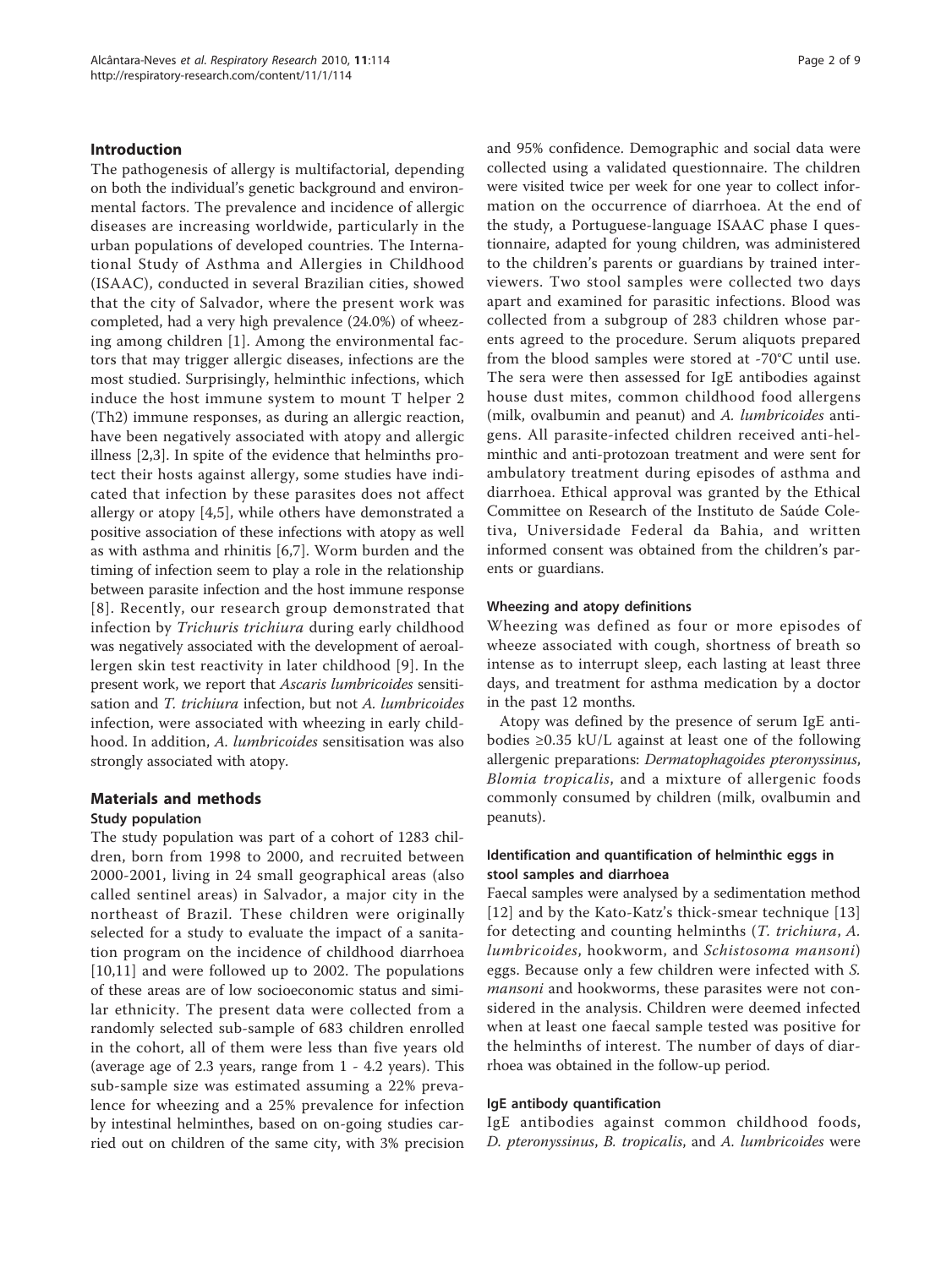measured using the Immunocap System IgE FEIA (Pharmacia, Upsala, Sweden) according to the manufacturer's instructions. Serum samples containing ≥0.35 kU/L or more of IgE antibodies were considered positive. These allergens were chosen based on previous observations, in paediatric clinics in Salvador, that they are the most common sensitising agents in young children in this city. These mites are also the most common sensitising agents in older children in this city [[9](#page-7-0)].

## Statistical analysis

The work design was cross-sectional, for studying wheezing and atopy (outcomes) in early childhood, nested in a cohort study of childhood diarrhoea. The variables analysed for their association with the outcomes were: sex; age; parental asthma; maternal literacy; presence of a septic system in the house; infection with A. lumbricoides or T. trichiura (as indicated not only by the presence of eggs in the stool but also by their numbers) and presence of anti-A. lumbricoides IgE antibodies. Occurrence of diarrhoea was presented as incidence data. Logistic univariate analysis was performed to compare each variable with the studied outcomes (wheezing and specific IgE) by calculating odds ratios [ORs and 95% confidence interval]. To choose whether it would be included in the final logistic regression model, a variable that was not statistically significant in the univariate analysis was tested separately. If this variable continued to be not significant, it was removed from the model, while if it became significant, it was retained. All variables were retested until only significant risk factors and a priori variables remained. Because a sub-sample was taken from the 682 studied children to be tested for specific IgE antibodies, the Pearson Chi<sup>2</sup> test was used to analyze possible differences between the sub-group of the study population that was tested for IgE antibodies (283 children) and the sub-group that was not tested (399 children). Since the children were clustered in sentinel areas, the data were adjusted by the sentinel areas in the preliminary analysis, using multivariate logistic analyses, to avoid a clustering effect. However, as no difference among sentinel areas was observed, this variable was dropped from the final analysis. The associations between all variables and wheezing or atopy were finally investigated using a multivariate logistic regression model that adjusted for the variables mentioned above. The Spearman's linear correlation coefficient between A. lumbricoides eggs in stool and the serum concentration of anti-A. lumbricoides IgE antibodies was calculated.

## Results

The ISAAC phase I questionnaire was administered to 682 children and specific IgE measurements were

performed on the sera of 283 of these children. Comparisons among those tested for IgE antibodies and among those in the untested group showed that the frequencies of all studied variables were similar between the two groups ( $p > 0.05$ ), except for the incidence of diarrhoea ≥6 days, which was slightly lower in the tested group than in the untested group (35.1% and 39.5% respectively;  $p = 0.02$ ; data not shown).

Table [1](#page-3-0) shows the results of univariate and multivariate analyses of associations between wheezing and several variables (sex, age, maternal literacy, presence of a septic system, A. lumbricoides infection, T. trichiura infection, and incidence of diarrhoea) in the 682 studied children. No associations were identified between wheezing and age or A. lumbricoides infection. Males demonstrated the highest frequency of wheezing over the past 12 months, as shown by multivariate analysis [adjusted OR = 1.55; CI = 1.12;2.14]. On the other hand, maternal literacy was found to be negatively associated with wheezing by both univariate and multivariate analyses, but this association was statistically significant only in the univariate analysis  $[OR = 0.61; CI =$ 0.40;0.92]. The lack of a household connection to the sewer system was associated with high frequency of wheezing, as shown by univariate and multivariate analyses [OR = 1.47; CI = 1.08;2.01; adjusted OR = 1.43; CI = 1.04;1.97]. T. trichiura infection was also positively associated with wheezing by both analyses [OR = 2.99;  $CI = 1.85; 4.84;$  adjusted  $OR = 2.60; CI = 1.54; 4.38$ , while the number of days of diarrhoea greater than six was positively associated with wheezing by both analyses, but this association was statistically significant only by univariate analysis  $[OR = 1.58; CI = 1.04;2.40;$ adjusted OR =  $1.40$ ; CI = 0.89-2.21].

Table [2](#page-3-0) demonstrates that of the 283 children who were examined for IgE antibodies against aeroallergens and food allergens, 48.2% had circulating IgE antibodies ≥0.35 kU/L and 10.0% had levels ≥3.5 kU/L against at least one of these allergens. The most frequent antiallergen IgE antibody detected was anti-B. tropicalis  $(36.1\%)$ , followed by anti-food  $(23.9\%)$  and anti-*D. ptero*nyssinus (19.3%). Anti-A. lumbricoides IgE antibodies occurred in 35% of the samples and their levels did not correlate with the number of A. lumbricoides eggs found in the stool (Spearman's linear correlation coefficient: r  $= 0.05$ ; p = 0.255). In fact, 22 out of 53 (41.5%) children in whose stools A. lumbricoides eggs were detected, had no serum IgE antibodies against this worm antigens.

In the subgroup of children which was positive for circulating anti-allergen IgE antibodies, positive associations were found between wheezing over the past 12 months and *T. trichuris* infection in both brute [OR = 2.69; CI = 1.07;6.77] and adjusted analyses [OR = 3.07; CI = 1.00;9.43]. Anti-A. lumbricoides IgE antibody levels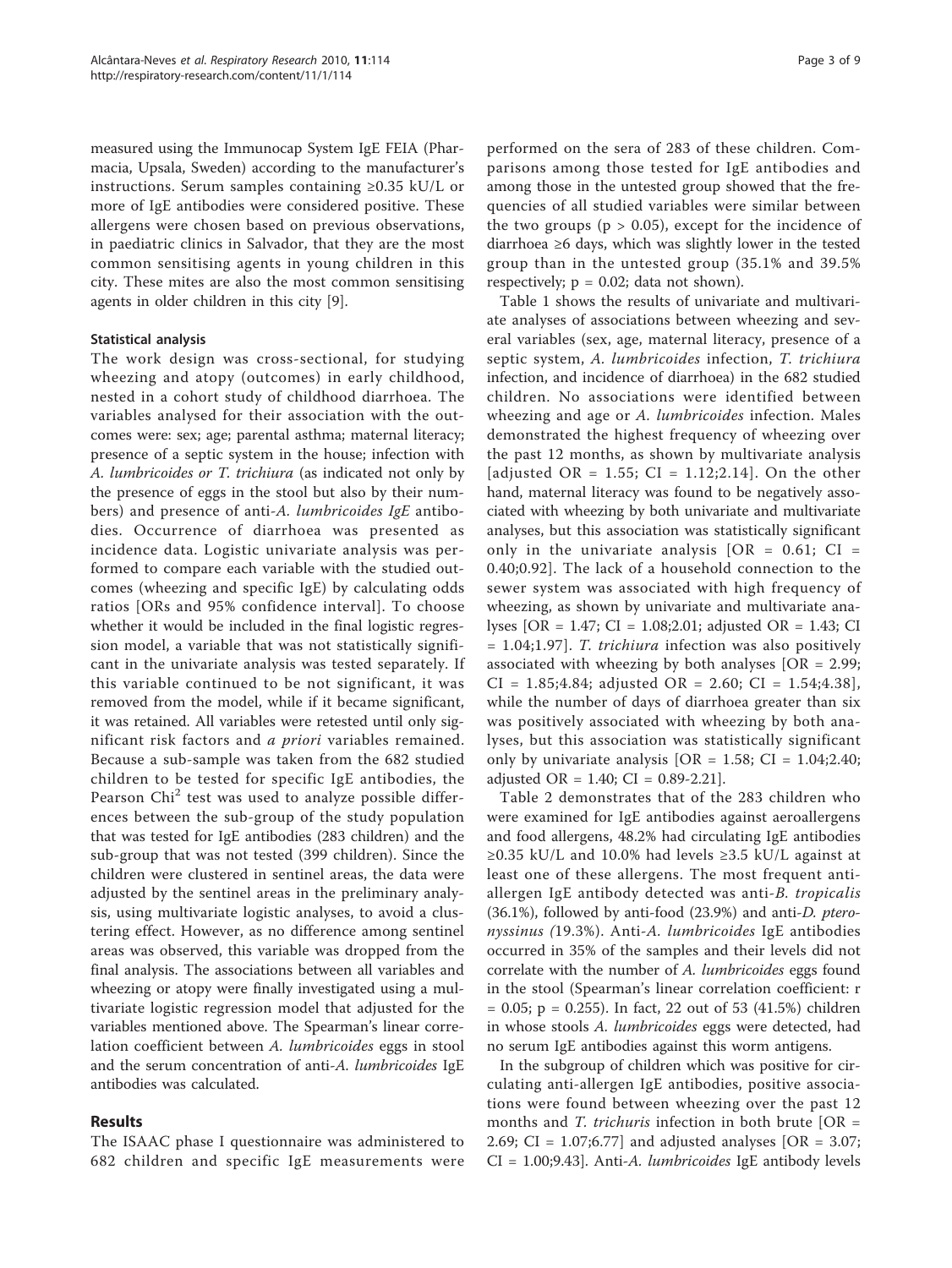|                          | Wheezing   |            |            |                      |                      |  |
|--------------------------|------------|------------|------------|----------------------|----------------------|--|
| <b>Variables</b>         | $N = 682$  | Yes (257)  | No (425)   | <b>OR</b>            | <b>Adjusted OR</b>   |  |
|                          | n(%)       | n(%)       | N(%)       | [95% CI]             | [95% CI]             |  |
| Gender                   |            |            |            |                      |                      |  |
| Female                   | 317 (46.5) | 100(31.5)  | 217 (68.5) | $1$ <sup>#</sup>     |                      |  |
| Male                     | 365 (53.5) | 157 (43.0) | 208 (57.0) | 1.64 [1.20;2.24]     | 1.55 [1.12;2.14]     |  |
| Age (months)             |            |            |            |                      |                      |  |
| 19 to 50                 | 326 (47.8) | 120 (36.8) | 206 (63.2) |                      |                      |  |
| 0 to 18                  | 356 (52.2) | 137 (38.5) | 219 (61.5) | 1.07 [0.79;1.46]     | 1.07 [0.76;1.51]     |  |
| <b>Maternal literacy</b> |            |            |            |                      |                      |  |
| Illiterate/primary       | 159 (23.3) | 71 (44.7)  | 88 (55.3)  |                      |                      |  |
| Secondary (incomplete)   | 278 (40.8) | 106 (38.1) | 172 (61.9) | $0.76$ [0.51;1.13]   | $0.79$ $[0.53;1.20]$ |  |
| Secondary (complete)     | 245 (35.9) | 80 (32.7)  | 165 (67.3) | $0.61$ $[0.40;0.92]$ | $0.72$ $[0.47;1.11]$ |  |
| Sewer system             |            |            |            |                      |                      |  |
| Yes                      | 341 (50.0) | 113(33.1)  | 228 (66.9) |                      |                      |  |
| No                       | 341 (50.0) | 144 (42.2) | 197 (57.8) | 1.47 [108;2.01]      | 1.43 [1.04;1.97]     |  |
| T. trichiura eggs        |            |            |            |                      |                      |  |
| No                       | 602 (88.3) | 208 (34.6) | 394 (65.4) |                      |                      |  |
| Yes                      | 80 (11.7)  | 49 (61.2)  | 31 (38.8)  | 2.99 [1.85;4.84]     | 2.60 [1.54;4.38]     |  |
| A. lumbricoides eggs     |            |            |            |                      |                      |  |
| No                       | 544 (79.8) | 196 (36.0) | 348 (64.0) |                      |                      |  |
| Yes                      | 138 (20.2) | 61(44.2)   | 77 (55.8)  | 1.41 [0.93;2.05]     | 1.09 [0.71;1.66]     |  |
| Days with diarrhoea      |            |            |            |                      |                      |  |
| None                     | 157 (23.0) | 50 (31.8)  | 107 (68.2) | $\overline{1}$       |                      |  |
| <6 days                  | 273 (40.0) | 100 (36.6) | 173 (63.4) | 1.24 [0.82;1.88]     | 1.21[0.79;1.87]      |  |
| $\geq 6$ days            | 252 (37.0) | 107 (42.5) | 145 (57.5) | 1.58 [1.04;2.40]     | 1.40 [0.89;2.21]     |  |

<span id="page-3-0"></span>Table 1 Univariate and multivariate analyses of the association of reported wheezing over the past 12 months with gender, age, intestinal helminthic infection, and diarrhoea in the studied population

# Class reference of the variable. Bold numbers are statistically significant at 0.05.

were positively associated with wheezing in these atopic children, with borderline non-significance in the univariated  $[OR = 1.89; CI = 0.93;3.84]$  and significantly associated in the multivariate analyses [adjusted  $OR = 2.01$ ;  $CI = 1.00;4.50$  (Table [3\)](#page-4-0). Wheezing in nonatopic children was positive but not significantly associated with T. trichiura infection in univariate and multivariate analyses [OR =  $2.77$ ; CI = 0.88;8.76; adjusted OR = 2.45; CI =  $0.70;8.53$ ] and not associated with A. lumbricoides infection [OR = 1.17; CI =  $0.48;2.86;$ adjusted OR =  $0.76$ ; CI =  $0.27$ ; 2.11], but was positive

and statistically associated with anti-A. lumbricoides IgE  $[OR = 2.80; CI = 1.13; 6.94; adjusted OR = 3.07; CI =$ 1.13;8.35] (Table [4\)](#page-4-0).

The associations between the studied variables and atopy (defined as the presence of serum IgE antibodies ≥0.35 kU/L against at least one of the studied allergens) are shown in Table [5](#page-5-0). The presence of A. lumbricoides eggs in the stool was not associated with atopy by either the univariate or the multivariate analysis  $[OR = 1.17;$  $CI = 0.65; 2.13;$  adjusted  $OR = 0.64; CI = 0.30; 1.39$ ], while there was an association of anti-A. *lumbricoides* 

Table 2 Frequencies of anti-allergen and anti-A. lumbricoides serum IgE antibodies in the studied 283 pre-school-aged children

| IgE antibodies against                                      | Antibody concentration |                 |  |  |
|-------------------------------------------------------------|------------------------|-----------------|--|--|
|                                                             | $\geq$ 0.35 kU/L       | $\geq$ 3.5 kU/L |  |  |
|                                                             | n(%)                   | n(%)            |  |  |
| Common childhood foods                                      | 67 (23.9)              | 7(2.5)          |  |  |
| D. pteronyssinus                                            | 54 (19.3)              | 8(2.9)          |  |  |
| B. tropicalis                                               | 101(36.1)              | 20(7.1)         |  |  |
| Common childhood foods or B. tropicalis or D. pteronyssinus | 135 (48.2)             | 28 (10.0)       |  |  |
| A. lumbricoides                                             | 99 (35.4)              | 25(8.9)         |  |  |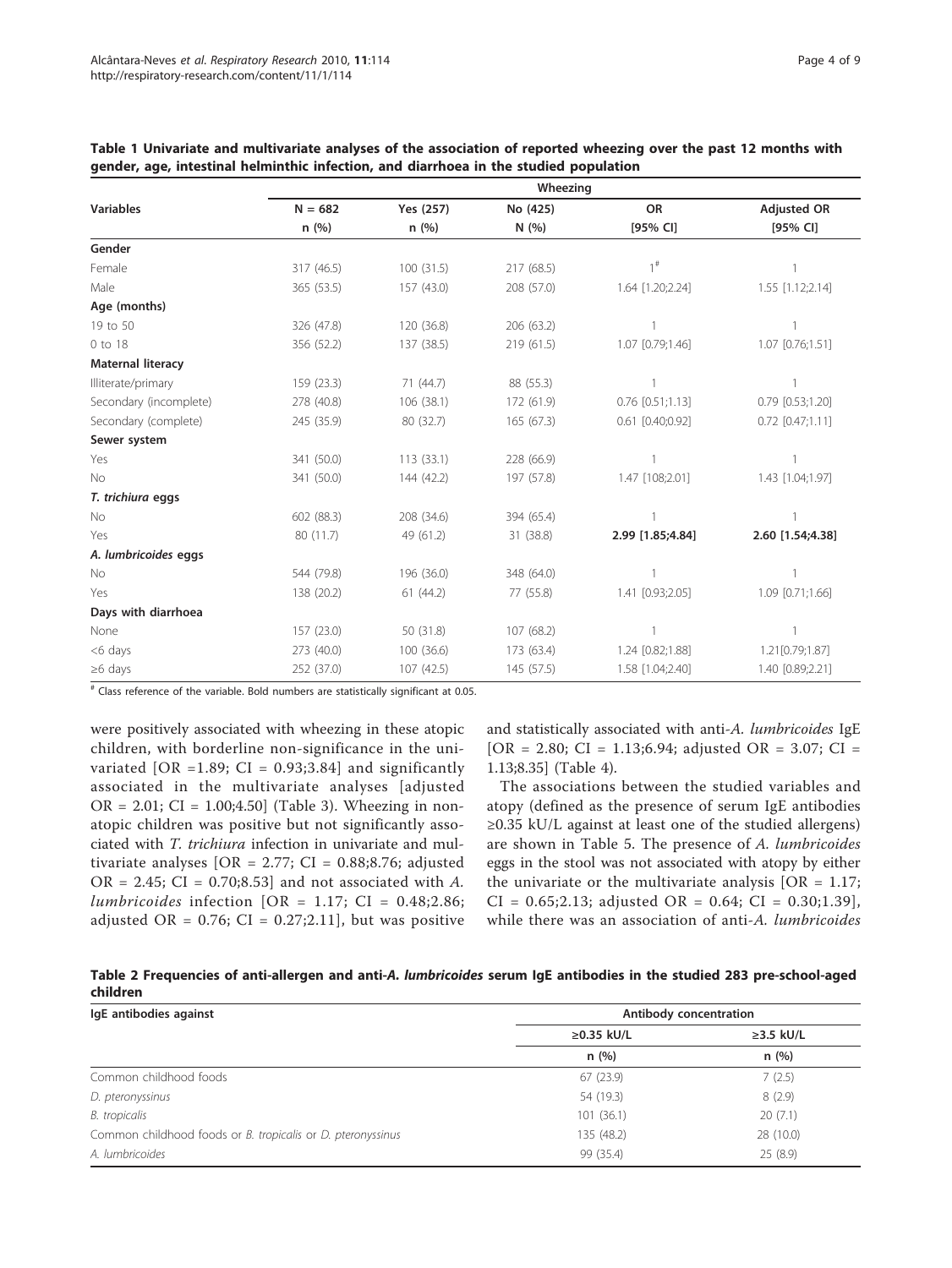|                                                                                                                    |                   | Wheezing in atopics* |                                                |                      |                          |
|--------------------------------------------------------------------------------------------------------------------|-------------------|----------------------|------------------------------------------------|----------------------|--------------------------|
| <b>Variables</b>                                                                                                   | $N = 135$<br>n(%) | Yes (55)<br>n(%)     | No (80)<br>n(%)                                | <b>OR</b><br>[95%CI] | Adjusted** OR<br>[95%CI] |
| T. trichuris                                                                                                       |                   |                      |                                                |                      |                          |
| No                                                                                                                 | 112 (83.0)        | 41 (36.6)            | 71 (63.4)                                      | 1#                   |                          |
| Yes                                                                                                                | 23 (17.0)         | 14 (60.9)            | 9(39.1)                                        | 2.69[1.07;6.77]      | 3.07[1.00;9.43]          |
| <b>Ascaris</b>                                                                                                     |                   |                      |                                                |                      |                          |
| <b>No</b>                                                                                                          | 108 (80.0)        | 44 (40.7)            | 64 (59.3)                                      |                      |                          |
| Yes                                                                                                                | 27 (20.0%)        | 11(40.7)             | 16(59.3)                                       | 1.00[0.42;2.36]      | 0.44[0.15;1.32]          |
| Anti-Ascaris IgE                                                                                                   |                   |                      |                                                |                      |                          |
| <0.35 kU/L                                                                                                         | 59 (43,7)         | 19 (32,2)            | 40 (67,8)                                      |                      |                          |
| $\geq$ 0.35 kU/L                                                                                                   | 76 (56,3)         | 36 (47,4)            | 40 (52,6)                                      | 1,89[0,93;3,84]      | 2.01[1.00;4.50]          |
| <b>Diarrhoea</b>                                                                                                   |                   |                      |                                                |                      |                          |
| None                                                                                                               | 27(20.0)          | 9(33.3)              | 18 (66.7)                                      |                      |                          |
| <6 days                                                                                                            | 59 (43.7)         | 21(35.6)             | 38 (64.4)                                      | 1.10[0.42;2.89       | 0.97[0.35;2,70]          |
| $\geq 6$ days                                                                                                      | 49 (36.3)         | 25(51.0)             | 24 (49.0)                                      | 2.08[0.78;5.53]      | 1.62[0.53;4.89]          |
| $\mathbf{u}$ and $\mathbf{v}$ and $\mathbf{v}$ and $\mathbf{v}$ and $\mathbf{v}$ and $\mathbf{v}$ and $\mathbf{v}$ | $\sim$            |                      | $\cdots$<br>$\sim$ $\sim$ $\sim$ $\sim$ $\sim$ |                      |                          |

<span id="page-4-0"></span>Table 3 Univariate and multivariate analyses of the association of wheezing over the past 12 months with intestinal helminthic infections, anti-A. lumbricoides IgE antibodies and diarrhoea in 135 atopic children

\*Atopy defined as the presence of serum IgE antibodies against at least one of the following allergens: D. pteronyssinus, B. tropicalis, mlk, ovalbumin, and peanuts.

\*\*Adjusted for gender, age, T. trichiura eggs, A. lumbricoides eggs, days with diarrhoea and anti-Ascaris IgE.

# Class reference of the variable.

Bold numbers are statistically significant at 0.05.

IgE antibodies with this outcome by both types of analyses [OR = 7.00; CI = 4.00;12.25; adjusted OR = 7.29;  $CI = 3.90; 13.64$ . The presence of *T. trichiura* eggs in the stool was also positively associated with atopy in both analyses but it was statistically significant only in the univariate analysis  $[OR = 2.13; CI = 1.03; 4.40;$ 

adjusted OR =  $1.52$ ; CI = 0.66-3.50]. Reported wheezing over the previous 12 months and the occurrence of diarrhoea was not associated with atopy by either univariate or multivariate analyses. The A. lumbricoides and T. trichiura egg burdens of these children were low to moderate, according to WHO cut-offs [[14](#page-7-0)], and no

Table 4 Univariate and multivariate analyses of the association of wheezing over the past 12 months with intestinal helminthic infections, anti-A. lumbricoides IgE antibodies and diarrhoea in 148 non-atopic children

| <b>Variables</b> | Wheezing in non-atopics* |           |           |                   |                 |  |
|------------------|--------------------------|-----------|-----------|-------------------|-----------------|--|
|                  | $N = 148$                | Yes (47)  | No (101)  | <b>OR</b>         | Adjusted** OR   |  |
|                  | $n\frac{6}{6}$           | n(%)      | n(%)      | [95%CI]           | $[95\%$ CI]     |  |
| T. trichuris     |                          |           |           |                   |                 |  |
| No.              | 135 (91.2)               | 40 (29.6) | 95 (70.4) | $1$ #             |                 |  |
| Yes              | 13(8.8)                  | 7(53.8)   | 6(46.2)   | 2.77[0.88;8.76]   | 2.45[0.70;8.53] |  |
| <b>Ascaris</b>   |                          |           |           |                   |                 |  |
| No               | 122 (82.4)               | 38 (31.1) | 84 (68.9) |                   |                 |  |
| Yes              | 26 (17.6)                | 9(34.6)   | 17 (65.4) | 1.17[0.48;2.86]   | 0.76[0.27;2.11] |  |
| Anti-Ascaris IgE |                          |           |           |                   |                 |  |
| <0.35 kU/L       | 125 (84.5)               | 35 (28.0) | 90 (72.0) |                   |                 |  |
| $\geq$ 0.35 kU/L | 23 (15.5)                | 12 (52.2) | 11(47.8)  | 2.80 [1.13;6.94]  | 3.07[1.13;8.35] |  |
| <b>Diarrhoea</b> |                          |           |           |                   |                 |  |
| None             | 23 (15.5)                | 7(30.4)   | 16 (69.6) |                   |                 |  |
| <6 days          | 62 (41.9)                | 18 (29.0) | 44 (71.0) | 0.93[0.33;2.66]   | 1.17[0.39;3.53] |  |
| $\geq 6$ days    | 63 (42.6)                | 22 (34.9) | 41(65.1)  | 1.23 [0.44; 3.43] | 1.79[0.55;5.78] |  |

\*Atopy defined as the presence of serum IgE antibodies against at least one of the following allergens: D. pteronyssinus, B. tropicalis, mlk, ovalbumin, and peanuts

\*\*Adjusted for gender, age, T. trichiura eggs, A. lumbricoides eggs and days with diarrhoea.

# Class reference of the variable.

Bold numbers are statistically significant at 0.05.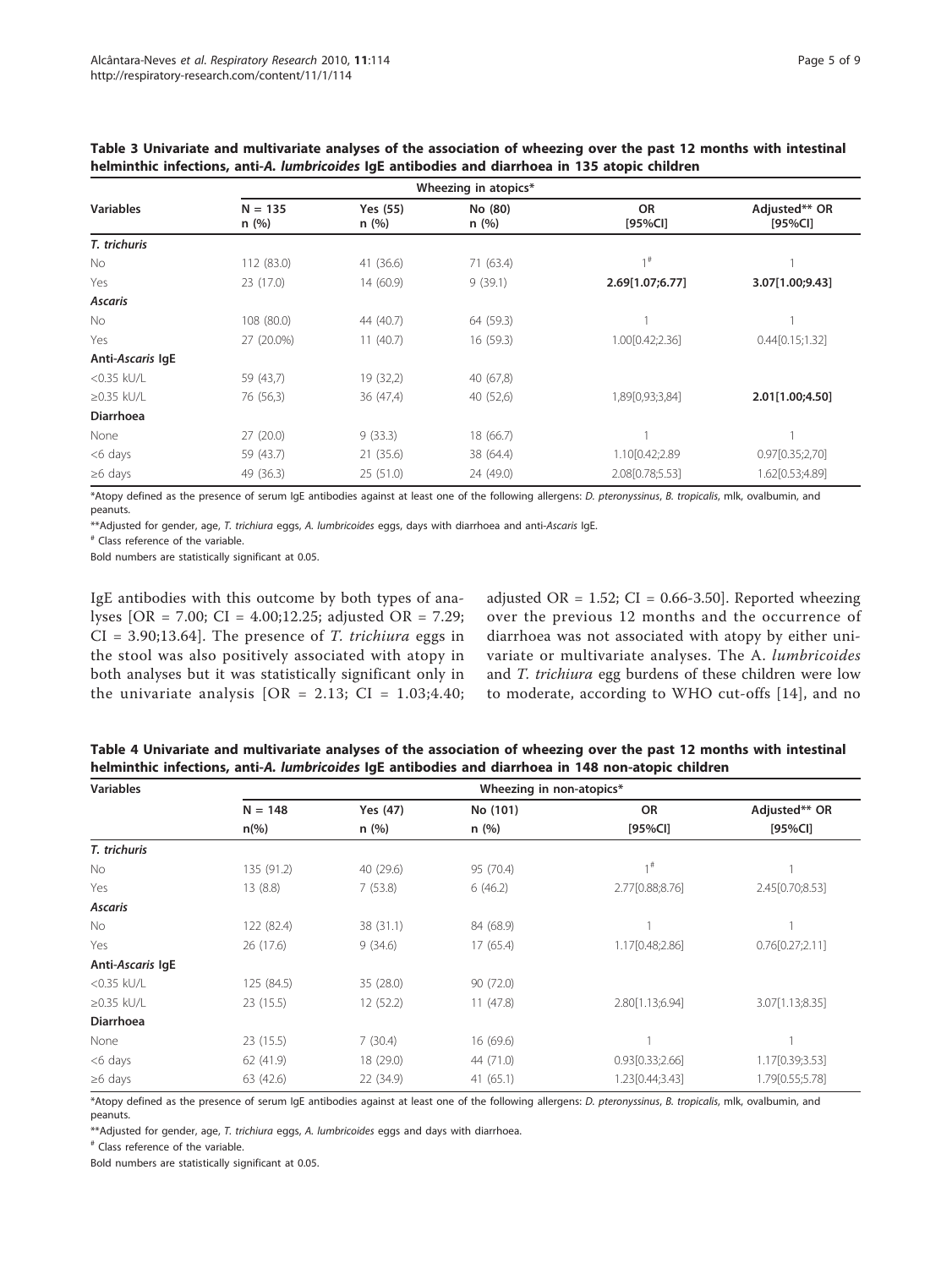| <b>Variables</b>                  | Atopy*     |            |            |                      |                      |  |  |
|-----------------------------------|------------|------------|------------|----------------------|----------------------|--|--|
|                                   | $N = 283$  | Yes (135)  | No (148)   | <b>OR</b>            | ##Adjusted OR        |  |  |
|                                   | n(%)       | n(%)       | n(%)       | [95% CI]             | [95%CI]              |  |  |
| Gender                            |            |            |            |                      |                      |  |  |
| Female                            | 129 (45.6) | 57 (44.2)  | 72 (55.8)  | $1^{\#}$             | $\mathbf{1}$         |  |  |
| Male                              | 154 (54.4) | 78 (50.6)  | 76 (49.4)  | 1.30 [0.81;2.07]     | 1.30 [0.76;2.24]     |  |  |
| Age (months)                      |            |            |            |                      |                      |  |  |
| 19 a 48                           | 137 (48.4) | 76 (55.5)  | 61(44.5)   | $\mathbf{1}$         | 1                    |  |  |
| 0 a 18                            | 146 (51.6) | 59 (40.4)  | 87 (59.6)  | 0.54 [0.34;0.87]     | $0.64$ [0.36;1.15]   |  |  |
| <b>Maternal literacy</b>          |            |            |            |                      |                      |  |  |
| Illiterate/primary                | 60 (21.2)  | 32 (53.3)  | 28 (46.7)  | $\mathbf{1}$         |                      |  |  |
| Secondary incomplete              | 129 (45.6) | 57 (44.2)  | 72 (55.8)  | 0.69 [0.37;1.28]     | $0.84$ $[0.41;1.70]$ |  |  |
| Secondary complete<br>or more     | 94 (33.2)  | 46 (48.9)  | 48 (51.1)  | $0.84$ $[0.44;1.60]$ | 1.16 [0.55;2.45]     |  |  |
| Sewer system                      |            |            |            |                      |                      |  |  |
| Yes                               | 141 (49.8) | 62 (44.0)  | 79(56.0)   | $\mathbf{1}$         | 1                    |  |  |
| No                                | 142 (50.2) | 73 (51.4)  | 69 (48.6)  | 1.35 [0.84;2.15]     | 1.40 [0.82;2.37]     |  |  |
| <b>Trichuris eggs</b>             |            |            |            |                      |                      |  |  |
| No                                | 247 (87.3) | 112 (45.3) | 135 (54.7) | 1                    |                      |  |  |
| Yes                               | 36 (12.7)  | 23 (63.9)  | 13(36.1)   | 2.13 [1.03;4.40]     | 1.52 [0.66;3.50]     |  |  |
| Ascaris eggs                      |            |            |            |                      |                      |  |  |
| No                                | 230 (81.3) | 108 (47.0) | 122 (53.0) | 1                    |                      |  |  |
| Yes                               | 53 (18.7)  | 27 (50.9)  | 26 (49.1)  | 1.17 [0.65;2.13]     | 0.64 [0.30;1.39]     |  |  |
| Anti-Ascaris IgE                  |            |            |            |                      |                      |  |  |
| <0.35 KU/L                        | 184 (65,0) | 59 (32,1)  | 125 (67,9) | $\mathbf{1}$         | 1                    |  |  |
| $\geq$ 0.35 KU/L                  | 99 (35,0)  | 76 (76,8)  | 23 (23,2)  | 7.00 [4.00;12.25]    | 7.29 [3.90;13.64]    |  |  |
| Wheezing in the<br>past 12 months |            |            |            |                      |                      |  |  |
| No                                | 181 (64.0) | 80 (44.2)  | 101 (55.8) |                      |                      |  |  |
| Yes                               | 102 (36.0) | 55 (53.9)  | 47(46.1)   | 1.48 [0.91;2.41]     | 1.02 [0.57;1.80]     |  |  |
| Days with diarrhoea               |            |            |            |                      |                      |  |  |
| None                              | 50 (17.7)  | 27 (54.0)  | 23 (46.0)  | $\mathbf{1}$         | $\mathbf{1}$         |  |  |
| <6 days of duration               | 121 (42.8) | 59 (48.8)  | 62 (51.2)  | $0.81$ $[0.42;1.57]$ | 0.84 [0.40;1.80]     |  |  |
| $\geq 6$ days of duration         | 112 (39.6) | 49 (43.8)  | 63 (56.2)  | 0.66 [0.34; 1.29]    | 0.99 [0.44;2.24]     |  |  |

<span id="page-5-0"></span>Table 5 Univariate and multivariate analyses of the association of atopy with gender, age, intestinal helminthic infections, and diarrhoea in the subpopulation tested for serum anti-allergen IgE antibodies

\*Defined as the presence of serum IgE antibodies against at least one of the following allergens: D. pteronyssinus, B. tropicalis, mlk, ovalbumin, and peanuts. \*\*Adjusted for gender, age, T. trichiura eggs, A. lumbricoides eggs and days with diarrhoea.

# Class reference of the variable.

Bold numbers are statistically significant at 0.05.

statistical associations were found between this variable and wheezing or atopy (data not shown).

## **Discussion**

In the present study, although 39% of the 283 studied children for IgE antibodies experienced at least one episode of severe wheezing over the past 12 months, only 10% possessed IgE antibodies against common allergens ≥3.5 kU/L. This IgE level is considered as the threshold for developing the clinical symptoms of allergic asthma [[15\]](#page-7-0). Furthermore, no association was found of wheezing with anti-allergen IgE antibody levels ≥0.35 kU/L (Table 5). Thus, most of the reported wheezing episodes were not atopy-related. Further support for this observation comes from the finding that the absence of a household connection to the sewer system increased the odds of wheezing in the multivariate analyses. This finding seems contrary to the hygiene hypothesis but reinforces the possibility of an infectious aetiology for the reported wheezing. The current study is in agreement with previous reports that most early-childhood wheezing is not related to allergy, based on data from developed countries, where this condition is mainly described associated with virus infection [[16,17](#page-7-0)]. The finding that wheezing is more common in boys than in girls is also in accordance with previous studies [[16\]](#page-7-0).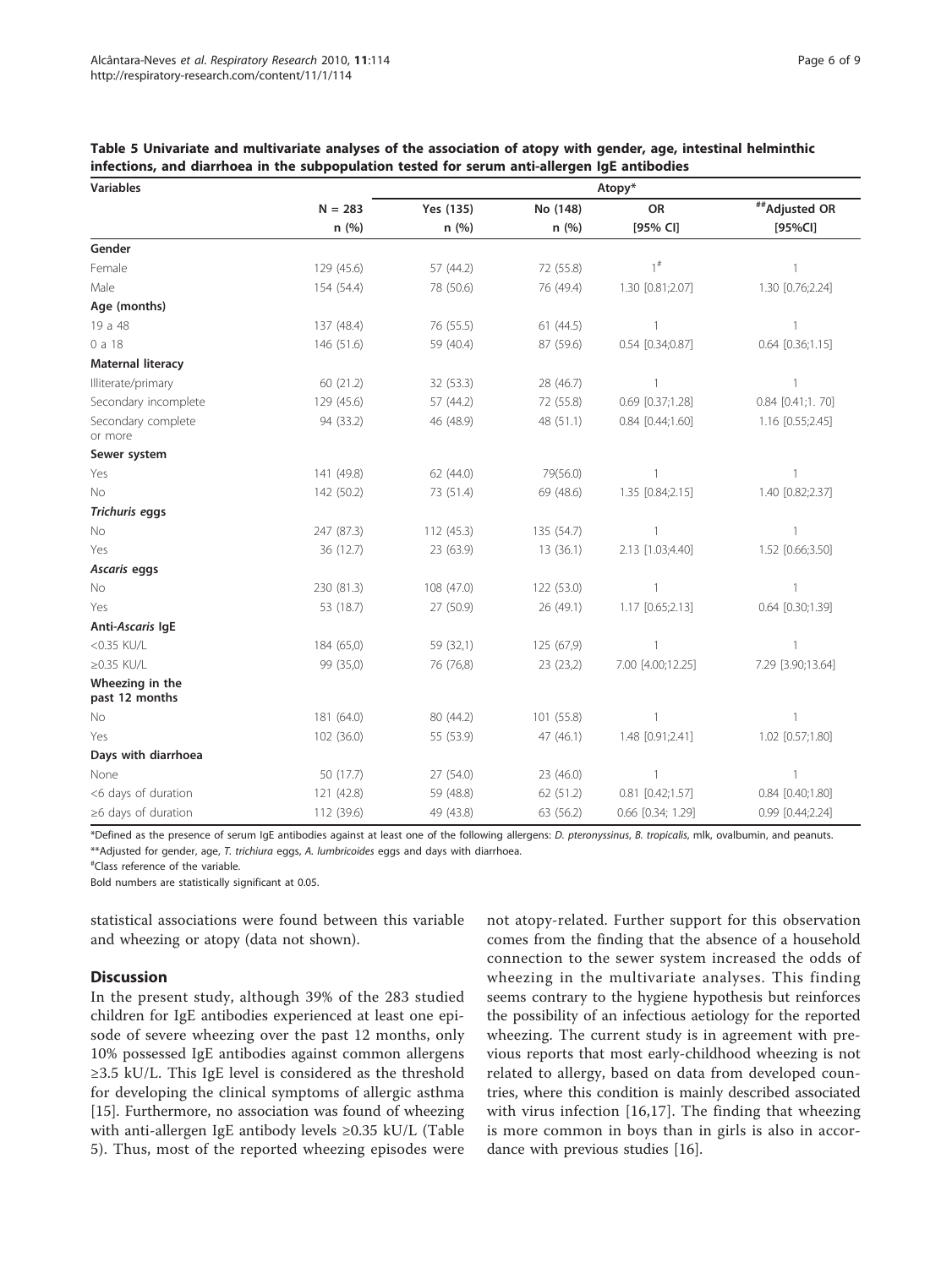Both A. lumbricoides and T. trichiura infections were positively associated with wheezing in the present study (in the case of A. lumbricoides, only when the infection was serologically defined by the presence of specific IgE antibodies). The associations were robust, even after adjustment for confounding variables in the multiple logistic regression analysis. The finding that anti-A. lumbricoides IgE antibodies increases the risk for atopy and wheezing has been reported previously in regions of low, medium, and high endemicity [[18](#page-7-0)-[20](#page-7-0)]. On the other hand, T. trichiura infection has not been described as positively associated with asthma or atopy in the literature, although an association of this parasite with atopic eczema has been reported [[21\]](#page-7-0). Intestinal helminths induce IgE-producing, Th2 immune responses [\[22\]](#page-7-0). The A. lumbricoides infection that leads to high levels of anti-Ascaris antibodies could also promote, by a non-specific effect, higher levels of allergen-specific antibodies [\[23](#page-7-0),[24\]](#page-8-0). This could explain the association between this parasite specific IgE antibodies and atopic wheezing, but not with nonatopic wheezing. An explanation for this last association could be the sensitization of lung mast cells with anti-A. lumbricoides IgE antibodies and their eventual degranulation by antigens released by migrating A. lumbricoides larvae.

The presence of high levels of anti-A. lumbricoides IgE antibodies would reflect at least a partial immunity to infection, which would explain the association of wheezing with IgE antibodies and not with A. lumbricoides eggs in the stool. This immunity would therefore explain the absence of correlation between A. lumbricoides eggs in the stool and this parasite specific serum IgE antibodies, observed in this and in a previously reported study [[25\]](#page-8-0). The frequency of antibody-eliciting larvae invasion should be directly proportional to poor sanitation, such as a lack of a sewage system, which was also associated with more frequent wheezing in the studied population.

In addition to association with wheezing, we identified a clear association between the presence of anti-A. lumbricoides IgE antibodies and atopy. However, as mentioned earlier, there are conflicting reports on intestinal helminthic infections decreasing, not affecting or increasing atopy and allergic symptoms [[2](#page-7-0)-[7\]](#page-7-0), although a systematic review and meta-analysis found that A. lumbricoides infection was associated with a significantly increased risk of asthma [[26](#page-8-0)]. The fact that A. lumbricoides eggs were not associated with wheezing and atopy, while there were strong associations of anti-A. lumbricoides IgE antibodies with these two outcomes, may explain why some previous studies relying only on the detection of helminthic eggs did not identify these associations [[4,5\]](#page-7-0). In addition, one widely accepted hypothesis that has been put forward to explain these discrepant findings is that high worm burden and chronic helminthic infections would lead to the production of immunoregulatory cytokines and to protection against atopy and asthma, while low worm burden or recent infection would promote atopy and allergy [\[5,8\]](#page-7-0). The present data corroborate this hypothesis, since the studied children are very young and probably had been infected recently. Moreover, these children had low to moderate A. lumbricoides and T. trichiura egg burdens. It is possible that several months or years in the future, with repeated or chronic T. trichiura infections, the tendency would be for infection-associated regulatory cells [\[27,28](#page-8-0)] reducing atopy. This phenomenon would account for the findings of an investigation carried out recently in Salvador by our research group [[9](#page-7-0)], which showed that early infection by T. trichiura protected against the development of aeroallergen skin test reactivity in later childhood. This finding in older children, and the demonstration in the present report of a positive association between T. trichiura infection and wheezing in infants, is consistent with the acute-chronic infection hypothesis explaining different types of association between helminth infection and atopy, mentioned above.

In the present work, we have quantified parasitic eggs in faecal samples and analysed the association of worm burden with wheezing and atopy (data not shown). The absence of association between worm burden with wheezing and atopy was attributed to a low variability of parasite burdens, since all children had low to moderate egg intensity.

Unfortunatelly, anti-T. trichiura IgE antibodies could not be measured in this work, so it was not possible to study the association of IgE antibodies against this parasite with the studied outcomes, as was done for anti-A. lumbricoides IgE levels. The hypothesis proposed above, however, predicts that the association of wheezing and atopy with anti-T. trichiura IgE antibodies should be stronger than their association with T. trichiura egg burden. The presence of a statistically significant association of T. trichiura infection with atopic wheezing and not with atopy, in the multivariate analysis, is not easily explained. However, it may indicate that T. trichiura infection would enhance the development of wheezing more easily in children who are more susceptible to develop lung inflammation, perhaps by stimulating ongoing allergic responses. In addition, another intriguing question remains. Since anti-A. lumbricoides IgE antibodies, but not A. *lumbricoides* eggs, are associated with wheezing and atopy in the studied children, why is the presence of T. trichiura eggs in the stool robustly associated with wheezing in the same children? One potential explanation is that helminths may differ in their susceptibility to IgE antibodies. More specifically, T. trichiura may be more resistant than A. lumbricoides to IgE-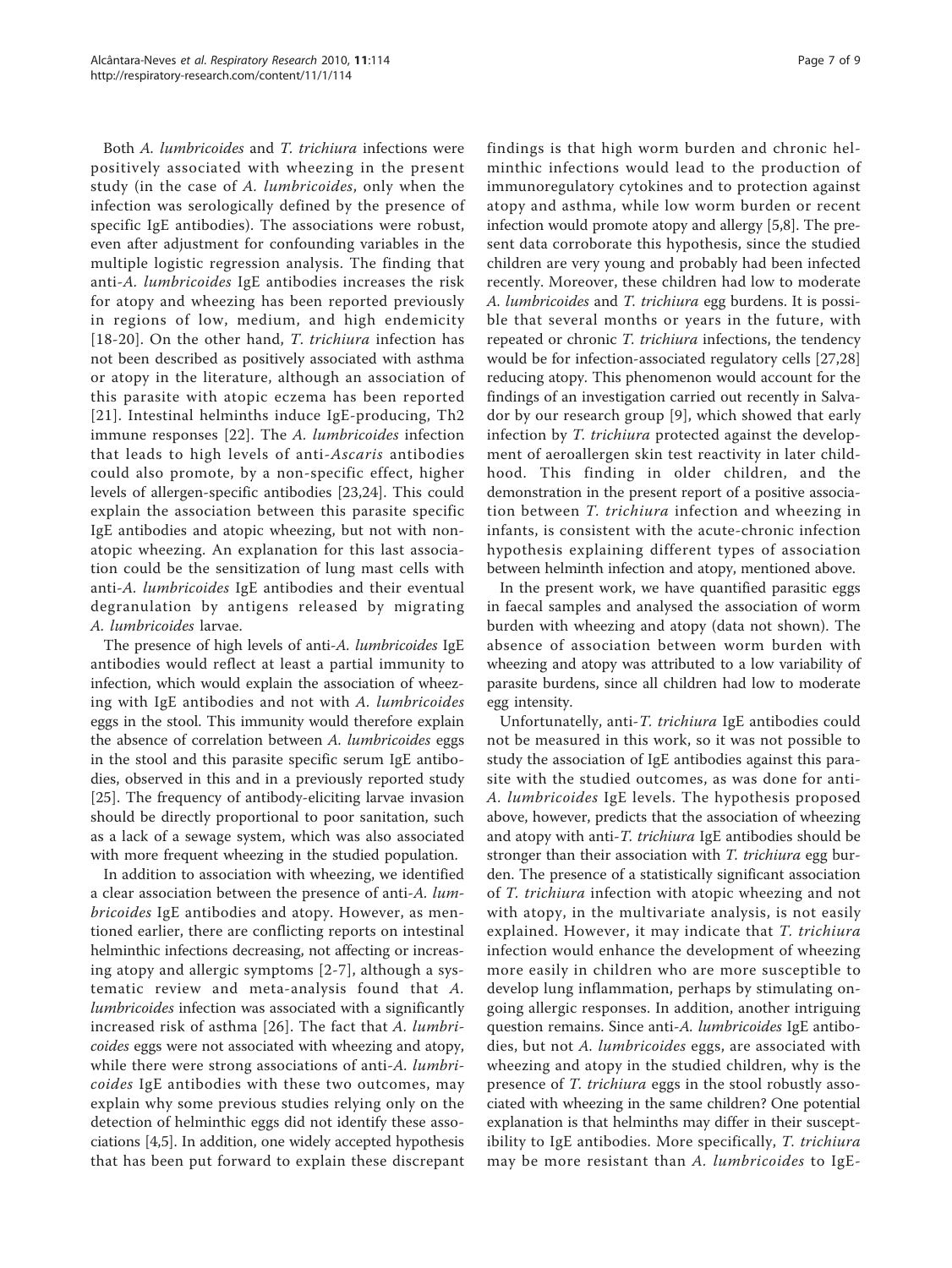<span id="page-7-0"></span>dependent effector mechanisms. Thus, the effect of T. trichiura on the immune system would enhance IgE responses in a whole, accounting for its association with atopic wheezing, without concomitantly leading to selfelimination.

## Conclusion

The present results show that helminthic infection may be, in addition to respiratory tract viruses, a cause of early wheezing in small children who have been recently or lightly infected. These helminthic infections may also be involved in increasing atopy. Further investigations, based on birth-cohort or experimental animal studies, should be performed in order to clarify the role played by these parasites, their soluble antigens, or anti- parasite anti-allergen cross-reactive antibodies in the pathogenesis of atopy, asthma and other allergic disorders.

#### List of abbreviation

CI: confidence interval; KU/L: kilo unit per liter; ASIGE: allergen specific immunoglobulin E antibody; ISAAC: international Study of Asthma and allergies in Childhood; OR: odds ratio; TH2: T helper cells 2; SCAALA: (Social Change, Asthma and Allergy in Latin America) research program;

#### Conflict of interest

All authors report no conflict of interest financial or otherwise, with the findings of this study.

#### Authors' contributions

NA-N has designed and wrote the manuscript; SB helped in the surveys and carried out the laboratory assays; MS has done the statistical analyses; LP-C helped in writing and reviewed the manuscript. MB has coordinated the group, conceived and reviewed the manuscript. All authors read and approved the final manuscript.

#### Acknowledgements

This study was conducted through the SCAALA iniciative and was funded by the WELLCOME TRUST (grant No. 072405/Z/03/Z) and by Programa Institutos Nacionais de Ciência e Tecnologia (MCT-CNPq-edital n° 015/2008). We are in debt to Dr. Sérgio S. Cunha and Dr. Rosemeire L. Fiaccone for their assistance with the statistical analyses, as well as to Dr. Renato T. Stein for critically reading the manuscript.

#### Author details

<sup>1</sup>Departmento de Ciências da Biointeração, Instituto de Ciências da Saúde, Universidade Federal da Bahia, Salvador, Brazil. <sup>2</sup>Laboratório de Patologia e Biologia Interativa, Centro de Pesquisas Gonçalo Moniz, Fundação Oswaldo Cruz, Salvador, Brazil. <sup>3</sup>Instituto de Saúde Coletiva, Universidade Federal da Bahia, Salvador, Brazil.

#### Received: 6 December 2009 Accepted: 23 August 2010 Published: 23 August 2010

#### References

- 1. Solé D: Epidemiological studies and their impact in children's health: international study of asthma and allergies in childhood (ISAAC). Rev Bras Saúde Mater Infant 2005, 5:261-2.
- 2. Yazdanbakhsh M, Kremsner PG, van Ree R: [Allergy, parasites, and the](http://www.ncbi.nlm.nih.gov/pubmed/11964470?dopt=Abstract) [hygiene hypothesis.](http://www.ncbi.nlm.nih.gov/pubmed/11964470?dopt=Abstract) Science 2002, 296:490-5.
- Cooper PJ: [Intestinal worms and human allergy.](http://www.ncbi.nlm.nih.gov/pubmed/15771681?dopt=Abstract) Parasite immunol 2004, 26:455-67.
- 4. Wördemann M, Diaz RJ, Heredia LM, Collado Madurga AM, Ruiz Espinosa A, Prado RC, Millan IA, Escobedo A, Rojas Rivero L, Gryseels B, Gorbea MB, Polman K: [Association of atopy, asthma, allergic rhinoconjunctivitis,](http://www.ncbi.nlm.nih.gov/pubmed/18304263?dopt=Abstract)
- 5. Cooper PJ, Chico ME, Vaca MG, Moncayo AL, Bland JM, Mafla E, Sanchez F, Rodrigues LC, Strachan DP, Griffin GE: [Effect of albendazole treatments on](http://www.ncbi.nlm.nih.gov/pubmed/16698413?dopt=Abstract) [the prevalence of atopy in children living in communities endemic for](http://www.ncbi.nlm.nih.gov/pubmed/16698413?dopt=Abstract) [geohelminth parasites: a cluster-randomised trial.](http://www.ncbi.nlm.nih.gov/pubmed/16698413?dopt=Abstract) Lancet 2006, 367:1598-603.
- 6. Hagel I, Cabrera M, Hurtado MA, Sanchez P, Puccio F, Di Prisco MC, Palenque M: [Infection by Ascaris lumbricoides and bronchial hyper](http://www.ncbi.nlm.nih.gov/pubmed/17698018?dopt=Abstract) [reactivity: an outstanding association in Venezuelan school children](http://www.ncbi.nlm.nih.gov/pubmed/17698018?dopt=Abstract) [from endemic areas.](http://www.ncbi.nlm.nih.gov/pubmed/17698018?dopt=Abstract) Acta Trop 2007, 103:231-41.
- 7. Pereira MU, Sly PD, Pitrez PM, Jones MH, Escouto D, Dias AC, Weiland SK, Stein RT: [Nonatopic asthma is associated with helminth infections and](http://www.ncbi.nlm.nih.gov/pubmed/17331964?dopt=Abstract) [bronchiolitis in poor children.](http://www.ncbi.nlm.nih.gov/pubmed/17331964?dopt=Abstract) Eur Respir J 2007, 29:1154-60.
- 8. Smits HH, Yazdanbakhsh M: [Chronic helminth infections modulate](http://www.ncbi.nlm.nih.gov/pubmed/17852030?dopt=Abstract) [allergen-specific immune responses: protection against development of](http://www.ncbi.nlm.nih.gov/pubmed/17852030?dopt=Abstract) [allergic disorders?](http://www.ncbi.nlm.nih.gov/pubmed/17852030?dopt=Abstract) Ann Med 2007, 39(6):428-39.
- 9. Rodrigues LC, Newcombe PJ, Cunha SS, Alcantara-Neves NM, Genser B, Cruz AA, Simoes SM, Fiaccone R, Amorim L, Cooper PJ, Barreto ML, Social Change, Asthma and Allergy in Latin Americal: [Early infection with](http://www.ncbi.nlm.nih.gov/pubmed/18547322?dopt=Abstract) [Trichuris trichiura and allergen skin test reactivity in later childhood.](http://www.ncbi.nlm.nih.gov/pubmed/18547322?dopt=Abstract) Clin Exp Allergy 2008, 38:1769-77.
- 10. Genser B, Strina A, Teles CA, Prado MS, Barreto ML: [Risk Factors for](http://www.ncbi.nlm.nih.gov/pubmed/17003687?dopt=Abstract) [Childhood Diarrhea Incidence: Dynamic Analysis of a Longitudinal](http://www.ncbi.nlm.nih.gov/pubmed/17003687?dopt=Abstract) [Study.](http://www.ncbi.nlm.nih.gov/pubmed/17003687?dopt=Abstract) Epidemiology 2006, 17(6):658-67.
- 11. Barreto ML, Genser B, Strina A, Teixeira MG, Assis AM, Rego RF, Teles CA, Prado MS, Matos SM, Santos DN, dos Santos LA, Cairncross S: [Effect of city](http://www.ncbi.nlm.nih.gov/pubmed/17993362?dopt=Abstract)[wide sanitation programme on reduction in rate of childhood diarrhoea](http://www.ncbi.nlm.nih.gov/pubmed/17993362?dopt=Abstract) [in northeast Brazil: assessment by two cohort studies.](http://www.ncbi.nlm.nih.gov/pubmed/17993362?dopt=Abstract) Lancet 2007, 370(9599):1622-8.
- 12. Hoffman WA, Pons JA, Janer JL: The sedimentation concentration method in schistosomiasis mansoni. Puerto Rico J publ Hlth 1934, 9:281-98.
- 13. Katz N: [A device for quantitative stool thick-smear technique in](http://www.ncbi.nlm.nih.gov/pubmed/4675644?dopt=Abstract) [Schistosomiasis mansoni.](http://www.ncbi.nlm.nih.gov/pubmed/4675644?dopt=Abstract) Rev Inst Med Trop Sao Paulo 1972, 14:397-400.
- 14. WHO, Prevention and control of intestinal parasitic infetions. Geneva: WHO, technical reports Series b 1987.
- 15. Wickman M, Ahlstedt S, Lilja G, Hamsten MH: [Quantification of IgE](http://www.ncbi.nlm.nih.gov/pubmed/14675470?dopt=Abstract) [antibodies simplifies the classification of allergic diseases in 4-yaer-old](http://www.ncbi.nlm.nih.gov/pubmed/14675470?dopt=Abstract) [children. A report from the birth cohort study - BAMSE.](http://www.ncbi.nlm.nih.gov/pubmed/14675470?dopt=Abstract) Pediatr Allergy Immunol 2003, 14:441-47.
- 16. Wright AL: [Epidemiology of asthma and recurrent wheeze in childhood.](http://www.ncbi.nlm.nih.gov/pubmed/11803801?dopt=Abstract) Clin Rev Allergy Immunol 2002, 22:33-44
- 17. Heymann PW, Carper HT, Murphy DD, Platts-Mills TA, Patrie J, McLaughlin AP, Erwin EA, Shaker MS, Hellems M, Peerzada J, Hayden FG, Hatley TK, Chamberlain R: [Viral infections in relation to age, atopy, and](http://www.ncbi.nlm.nih.gov/pubmed/15316497?dopt=Abstract) [season of admission among children hospitalized for wheezing.](http://www.ncbi.nlm.nih.gov/pubmed/15316497?dopt=Abstract) J Allergy Clin Immunol 2004, 114:239-47.
- 18. Hunninghake GM, Soto-Quiros ME, Avila L, Ly NP, Liang C, Sylvia JS, Klanderman BJ, Silverman EK, Celedón JC: [Sensitization to Ascaris](http://www.ncbi.nlm.nih.gov/pubmed/17336615?dopt=Abstract) [lumbricoides and severity of childhood asthma in Costa Rica.](http://www.ncbi.nlm.nih.gov/pubmed/17336615?dopt=Abstract) J Allergy Clin Immunol 2007, 119:654-61.
- 19. Obihara CC, Beyers N, Gie RP, Hoekstra MO, Fincham JE, Marais BJ, Lombard CJ, Dini LA, Kimpen JL: [Respiratory atopic disease, Ascaris](http://www.ncbi.nlm.nih.gov/pubmed/16650050?dopt=Abstract)[immunoglobulin E and tuberculin testing in urban South African](http://www.ncbi.nlm.nih.gov/pubmed/16650050?dopt=Abstract) [children.](http://www.ncbi.nlm.nih.gov/pubmed/16650050?dopt=Abstract) Clin Exp Allergy 2006, 36:640-48.
- 20. Takeuchi H, Zaman K, Takahashi J, Yunus M, Chowdhury HR, Arifeen SE, Baqui A, Wakai S, Iwata T: [High titre of anti-Ascaris immunoglobulin E](http://www.ncbi.nlm.nih.gov/pubmed/18070165?dopt=Abstract) [associated with bronchial asthma symptoms in 5-year-old rural](http://www.ncbi.nlm.nih.gov/pubmed/18070165?dopt=Abstract) [Bangladeshi children.](http://www.ncbi.nlm.nih.gov/pubmed/18070165?dopt=Abstract) Clin Exp Allergy 2008, 38:276-82.
- 21. Haileamlak A, Dagoye D, Williams H, Venn AJ, Hubbard R, Britton J, Lewis SA: [Early life risk factors for atopic dermatitis in Ethiopian children.](http://www.ncbi.nlm.nih.gov/pubmed/15696097?dopt=Abstract) J Allergy Clin Immunol 2005, 115:370-76.
- 22. Jankovic D, Steinfelder S, Kullberg MC, Sher A: [Mechanisms underlying](http://www.ncbi.nlm.nih.gov/pubmed/16210903?dopt=Abstract) [helminth- induced Th2 polarization: default, negative or positive](http://www.ncbi.nlm.nih.gov/pubmed/16210903?dopt=Abstract) [pathways?](http://www.ncbi.nlm.nih.gov/pubmed/16210903?dopt=Abstract) Chem Immunol Allergy 2006, 90:65.
- 23. Acevedo N, Sánchez J, Erler A, Mercado D, Briza P, Kennedy M, Fernandez A, Gutierrez M, Chua KY, Cheong N, Jiménez S, Puerta L, Caraballo L: [IgE cross-reactivity between Ascaris and domestic mite](http://www.ncbi.nlm.nih.gov/pubmed/19624559?dopt=Abstract) [allergens: the role of tropomyosin and the nematode polyprotein ABA-1.](http://www.ncbi.nlm.nih.gov/pubmed/19624559?dopt=Abstract) Allergy 2009, 64(11):1635-43.